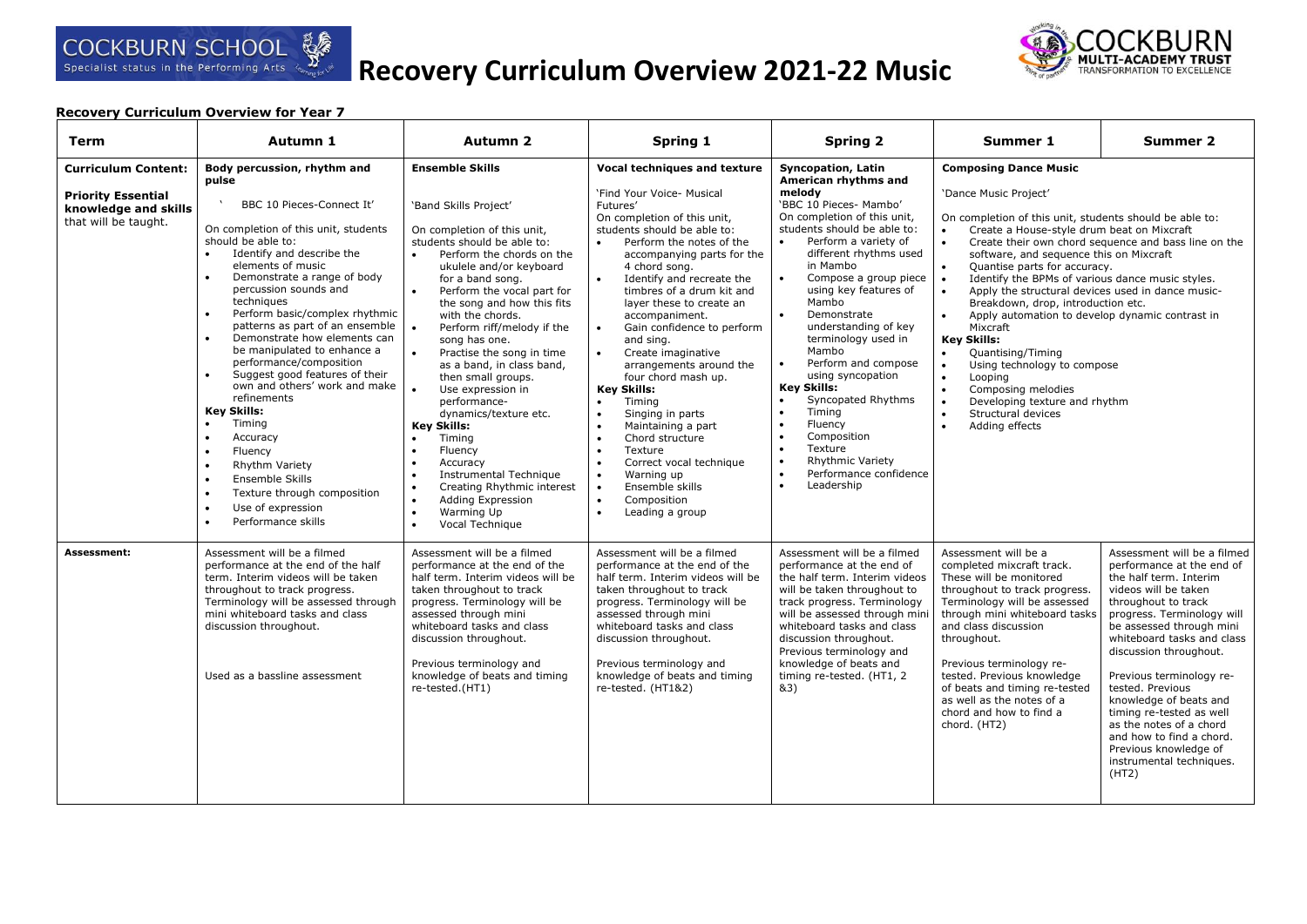| Term                                                                                          | Autumn 1                                                                                                                                                                                                                                                                                                                                                                                                                                                                                                                                                                                                                                                                                                                                         | <b>Autumn 2</b>                                                                                                                                                                                                                                                                                                                                                                                                                                                                                                                                       | Spring 1                                                                                                                                                                                                                                                                                                                                                                                                                                                                                                               | <b>Spring 2</b>                                                                                                                                                                                                                                                                                                                                                                                                                                                                                                                                                                                                                                                                                                             | Summer 1                                                                                                                                                                                                                                                                                                                                                                                                                                                                                                           | <b>Summer 2</b>                                                                                                                                                                                                                                                                                                                                                                                                                                                                                                                                                                                                                                                                                                                   |
|-----------------------------------------------------------------------------------------------|--------------------------------------------------------------------------------------------------------------------------------------------------------------------------------------------------------------------------------------------------------------------------------------------------------------------------------------------------------------------------------------------------------------------------------------------------------------------------------------------------------------------------------------------------------------------------------------------------------------------------------------------------------------------------------------------------------------------------------------------------|-------------------------------------------------------------------------------------------------------------------------------------------------------------------------------------------------------------------------------------------------------------------------------------------------------------------------------------------------------------------------------------------------------------------------------------------------------------------------------------------------------------------------------------------------------|------------------------------------------------------------------------------------------------------------------------------------------------------------------------------------------------------------------------------------------------------------------------------------------------------------------------------------------------------------------------------------------------------------------------------------------------------------------------------------------------------------------------|-----------------------------------------------------------------------------------------------------------------------------------------------------------------------------------------------------------------------------------------------------------------------------------------------------------------------------------------------------------------------------------------------------------------------------------------------------------------------------------------------------------------------------------------------------------------------------------------------------------------------------------------------------------------------------------------------------------------------------|--------------------------------------------------------------------------------------------------------------------------------------------------------------------------------------------------------------------------------------------------------------------------------------------------------------------------------------------------------------------------------------------------------------------------------------------------------------------------------------------------------------------|-----------------------------------------------------------------------------------------------------------------------------------------------------------------------------------------------------------------------------------------------------------------------------------------------------------------------------------------------------------------------------------------------------------------------------------------------------------------------------------------------------------------------------------------------------------------------------------------------------------------------------------------------------------------------------------------------------------------------------------|
| <b>Curriculum</b><br>Content:<br><b>Priority</b><br><b>Essential</b><br>knowledge and         | <b>Performing and composing</b><br>music from around the world<br>'Global Traditions'<br>On completion of this unit,<br>students should be able to:<br>Identify the key features of                                                                                                                                                                                                                                                                                                                                                                                                                                                                                                                                                              | <b>Improvisation, chord</b><br>structures and blues<br>composition<br>'Blues'<br>On completion of this unit,                                                                                                                                                                                                                                                                                                                                                                                                                                          | <b>Grime composition</b><br>'Grime'<br>On completion of this unit,                                                                                                                                                                                                                                                                                                                                                                                                                                                     | <b>Composing for film</b><br>'Film Music'<br>On completion of this unit,                                                                                                                                                                                                                                                                                                                                                                                                                                                                                                                                                                                                                                                    | Serialism/Minimalism<br>composition<br>'Serialism/Minimalism'<br>On completion of this unit,                                                                                                                                                                                                                                                                                                                                                                                                                       | <b>Ensemble Skills</b><br>'Band Skills'<br>On completion of this unit,                                                                                                                                                                                                                                                                                                                                                                                                                                                                                                                                                                                                                                                            |
| skills that will be<br>taught.                                                                | a variety of musical styles<br>(Samba, African Drumming,<br>Gamelan, Raga & Folk) from<br>around the world (Call and<br>response, Imitation,<br>Syncopation and cross<br>rhythms, improvisation,<br>Aeolian modes, Rags<br>pentatonic scale)<br>Can play accurately and in<br>$\bullet$<br>time using the stylistic<br>features of each Tradition.<br>Create/Improvise a piece of<br>$\bullet$<br>music from that tradition-<br>eg. A Samba Call,<br>improvisation on a raga,<br>adapt a folk song with new<br>lyrics/melodies.<br><b>Key Skills:</b><br>Timing<br>$\bullet$<br>$\bullet$<br>Fluency<br>Accuracy<br>$\bullet$<br>$\bullet$<br>Lyric Writing<br>Performing complex rhythms<br>$\bullet$<br>Composition and structure<br>$\bullet$ | students should be able to:<br>Identify the key features of<br>Blues music<br>Perform the key structural<br>$\bullet$<br>parts of blues music-<br>walking bassline, chords,<br>improvisation<br>Apply key techniques to<br>$\bullet$<br>your own composition<br>Rehearse and improvise<br>$\bullet$<br>using the blues scale<br><b>Key Skills:</b><br>Improvisation<br>$\bullet$<br>Structural understanding<br>$\bullet$<br>Swung rhythms<br>$\bullet$<br>Composition<br>$\bullet$<br>Keyboard skills<br>Timing<br>$\bullet$<br>Fluency<br>$\bullet$ | students should be able to:<br>Identify the key features of<br>$\bullet$<br>Grime<br>Create a basic Grime drum<br>track using Charanga<br>Create an effective synth<br>part and structure using<br>Charanga<br>Write effective lyrics and<br>$\bullet$<br>add these to your grime<br>track<br><b>Key Skills:</b><br>Lyric writing<br>$\bullet$<br>Composition<br>$\bullet$<br>Timing/Quantising<br>$\bullet$<br>Use of complex rhythms<br>$\bullet$<br>Applying effects<br>$\bullet$<br>Use of technology<br>$\bullet$ | students should be able to:<br>Describe 'mickey mousing'<br>$\bullet$<br>and apply it to your<br>composition<br>$\bullet$<br>Describe 'leitmotif' and<br>apply it to composition<br>$\bullet$<br>Describe 'incidental music'<br>and apply it to<br>composition<br>Compose a theme for the<br>$\bullet$<br>start of the movie clip<br>Apply effects to enhance a<br>$\bullet$<br>composition<br>Compose to compliment a<br>$\bullet$<br>film clip<br><b>Key Skills:</b><br>Mickey Mousing<br>$\bullet$<br>Leitmotif<br>$\bullet$<br>$\bullet$<br>Incedental music<br>Composing to a brief<br>$\bullet$<br>$\bullet$<br><b>Creating Tension</b><br>Timing<br>$\bullet$<br>$\bullet$<br>Effective use of<br>effects/technology | students should be able to:<br>Identify key features of the<br>two styles<br>Compose using both<br>minimalistic and serial<br>techniques<br>Use texture and structure to<br>compose<br>Form a 12 tone row<br>Effectively use expression to<br>enhance compositions<br>Evaluate and peer assess<br>compositions<br><b>Key Skills:</b><br>Minimalistic techniques<br>Composing using a 12 tone<br>$\bullet$<br>row<br>Applying expression<br>$\bullet$<br>Editing your own work<br>Applying structure and<br>texture | students should be able<br>to:<br>$\bullet$<br>Rehearse the chords on<br>the ukulele and/or<br>keyboard for a band<br>song.<br>Rehearse the vocal part<br>$\bullet$<br>for the song and how<br>this fits with the chords.<br>Rehearse riff/melody if<br>$\bullet$<br>the song has one.<br>Practise the song in<br>$\bullet$<br>time as a band, in class<br>band, then small<br>groups.<br>Develop expression in<br>$\bullet$<br>performance-<br>dynamics/texture etc.<br><b>Key Skills:</b><br>Timing<br>$\bullet$<br>Fluency<br>$\bullet$<br>$\bullet$<br>Accuracy<br>Instrumental<br>Technique<br>Creating<br>Rhythmic<br>$\bullet$<br>interest<br>Adding Expression<br>$\bullet$<br>Warming Up<br>$\bullet$<br>Vocal Technique |
| <b>Recovery:</b><br>Essential<br>Knowledge from<br>previous term<br>that needs<br>revisiting. | Pulse and timing<br>$\bullet$<br>Rhythm names- tea, coffee<br>$\bullet$<br>etc to assist with timing<br>Keyboard note names<br>$\bullet$<br>$\bullet$<br>Group work expectations<br>Performance confidence<br>$\bullet$<br>Departmental expectations                                                                                                                                                                                                                                                                                                                                                                                                                                                                                             | $\bullet$<br>Pulse and timing<br>$\bullet$<br>Keyboard note names and<br>how to form a chord (play a<br>note, miss a note, play a<br>note)<br>Playing in time with others<br>$\bullet$<br>Performance confidence                                                                                                                                                                                                                                                                                                                                      | How to use computer<br>$\bullet$<br>software- recap regularly key<br>things to remember<br>Beats in a bar and timing                                                                                                                                                                                                                                                                                                                                                                                                   | How to use computer<br>$\bullet$<br>software-recap regularly<br>key things to remember<br>Notes on a keyboard<br>$\bullet$<br>Writing an effective<br>$\bullet$<br>melody                                                                                                                                                                                                                                                                                                                                                                                                                                                                                                                                                   | How to use computer<br>software- recap regularly<br>key things to remember<br>Notes on a keyboard<br>$\bullet$                                                                                                                                                                                                                                                                                                                                                                                                     | Ukulele chords<br>$\bullet$<br>Piano note names and<br>how to form chords<br>Performance confidence<br>Working in a group and<br>expectations<br>Audience expectations<br>Timing with others                                                                                                                                                                                                                                                                                                                                                                                                                                                                                                                                      |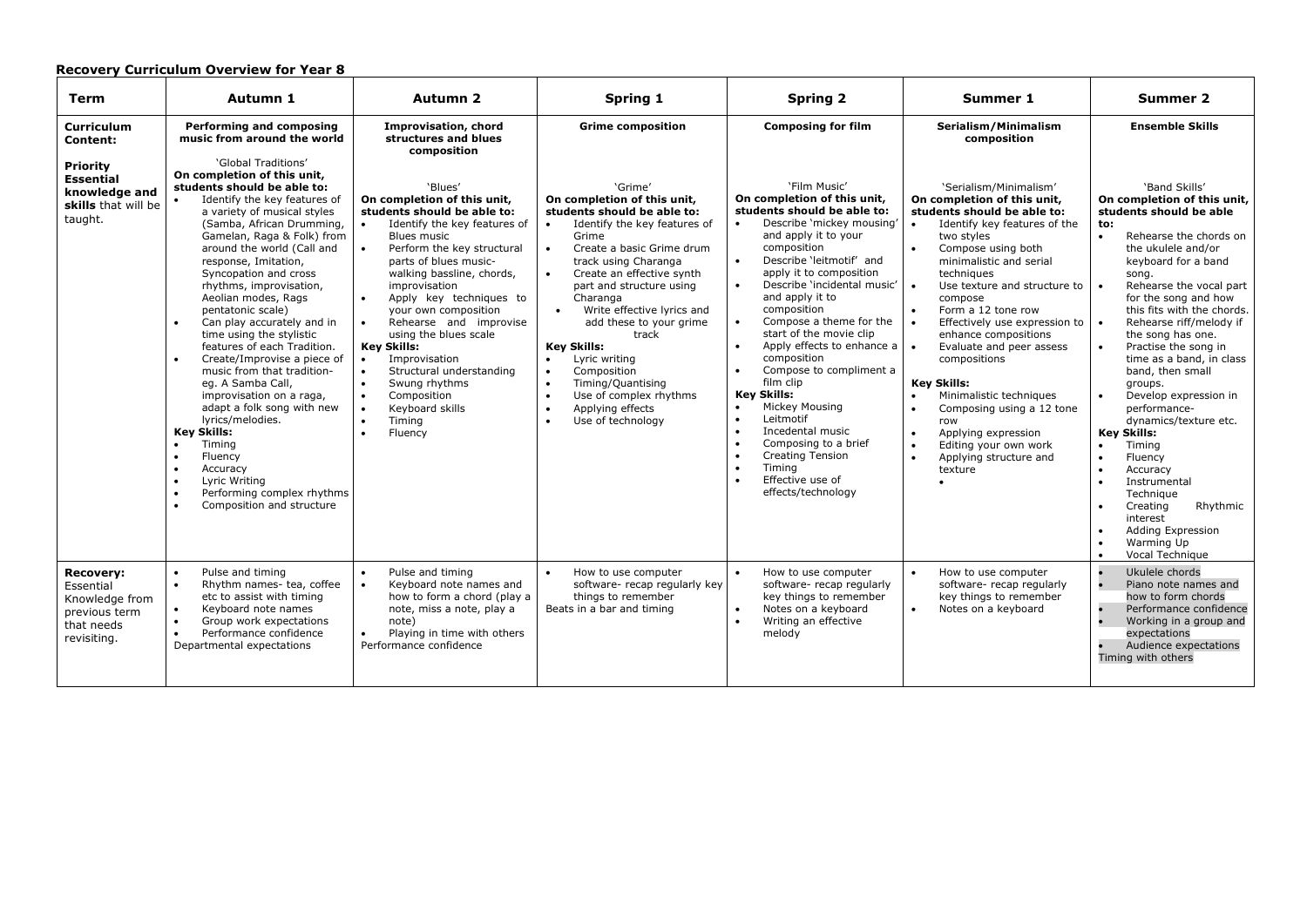| Assessment: | Assessment will be a filmed<br>performance at the end of the<br>each tradition. These will then be<br>assessed holistically. Terminology<br>will be assessed through mini<br>whiteboard tasks and class<br>discussion throughout.<br>Previous terminology from a<br>variety of SOL's revisited.<br>Keyboard skills revisited from Y7<br>HT 2 and 6. Texture and rhythmic<br>variety revisited from Y7 HT4. | Assessment will be a filmed<br>performance at the end of the<br>half term. Interim videos will be<br>taken throughout to track<br>progress. Terminology will be<br>assessed through mini<br>whiteboard tasks and class<br>discussion throughout.<br>Previous terminology and<br>knowledge of beats tested. Use<br>and knowledge of chords C, F and<br>G re-visited from Y7 HT2 and Y7 | Assessment will be a completed Assessment will be a completed Assessment will be a completed Assessment will be a filmed<br>Charanga track. These will be mixcraft track. These will be mixcraft track. These will be<br>monitored throughout to track monitored throughout to track<br>progress. These can also be sent progress. Terminology will be progress.<br>off for external feedback to a music assessed<br>producer. Terminology will be whiteboard<br>assessed through mini whiteboard discussion throughout.<br>tasks and<br>discussion<br>class<br>throughout.<br>Previous use of technology re- Previous knowledge of melody Previous knowledge of melody<br>visited from Y7 HT5 as well as use   writing revisited from Y8 HT2   writing revisited from Y8 HT2, HT4<br>of technology functions, texture and Y7 HT5. Use of technology and Y7 HT5.<br>and structure. | through<br>tasks and<br>re-visited from Y7 HT5 and Y8<br>HT3 | monitored throughout to track<br>mini Terminology will be assessed<br>class through mini whiteboard tasks and<br>class discussion throughout. | performance at the end of<br>the half term. Interim videos<br>will be taken throughout to<br>track progress. Terminology<br>will be assessed through mini<br>whiteboard tasks and class<br>discussion throughout.<br>Skills<br>Previous<br>Band<br>knowledge revisited from Y7<br>HT2 and HT6 |
|-------------|------------------------------------------------------------------------------------------------------------------------------------------------------------------------------------------------------------------------------------------------------------------------------------------------------------------------------------------------------------------------------------------------------------|---------------------------------------------------------------------------------------------------------------------------------------------------------------------------------------------------------------------------------------------------------------------------------------------------------------------------------------------------------------------------------------|------------------------------------------------------------------------------------------------------------------------------------------------------------------------------------------------------------------------------------------------------------------------------------------------------------------------------------------------------------------------------------------------------------------------------------------------------------------------------------------------------------------------------------------------------------------------------------------------------------------------------------------------------------------------------------------------------------------------------------------------------------------------------------------------------------------------------------------------------------------------------------|--------------------------------------------------------------|-----------------------------------------------------------------------------------------------------------------------------------------------|-----------------------------------------------------------------------------------------------------------------------------------------------------------------------------------------------------------------------------------------------------------------------------------------------|
|             |                                                                                                                                                                                                                                                                                                                                                                                                            | HT6. Texture and rhythm<br>revisited from Y7 HT4.<br>Improvisation also revisited from<br>Y8 HT1.                                                                                                                                                                                                                                                                                     |                                                                                                                                                                                                                                                                                                                                                                                                                                                                                                                                                                                                                                                                                                                                                                                                                                                                                    |                                                              |                                                                                                                                               |                                                                                                                                                                                                                                                                                               |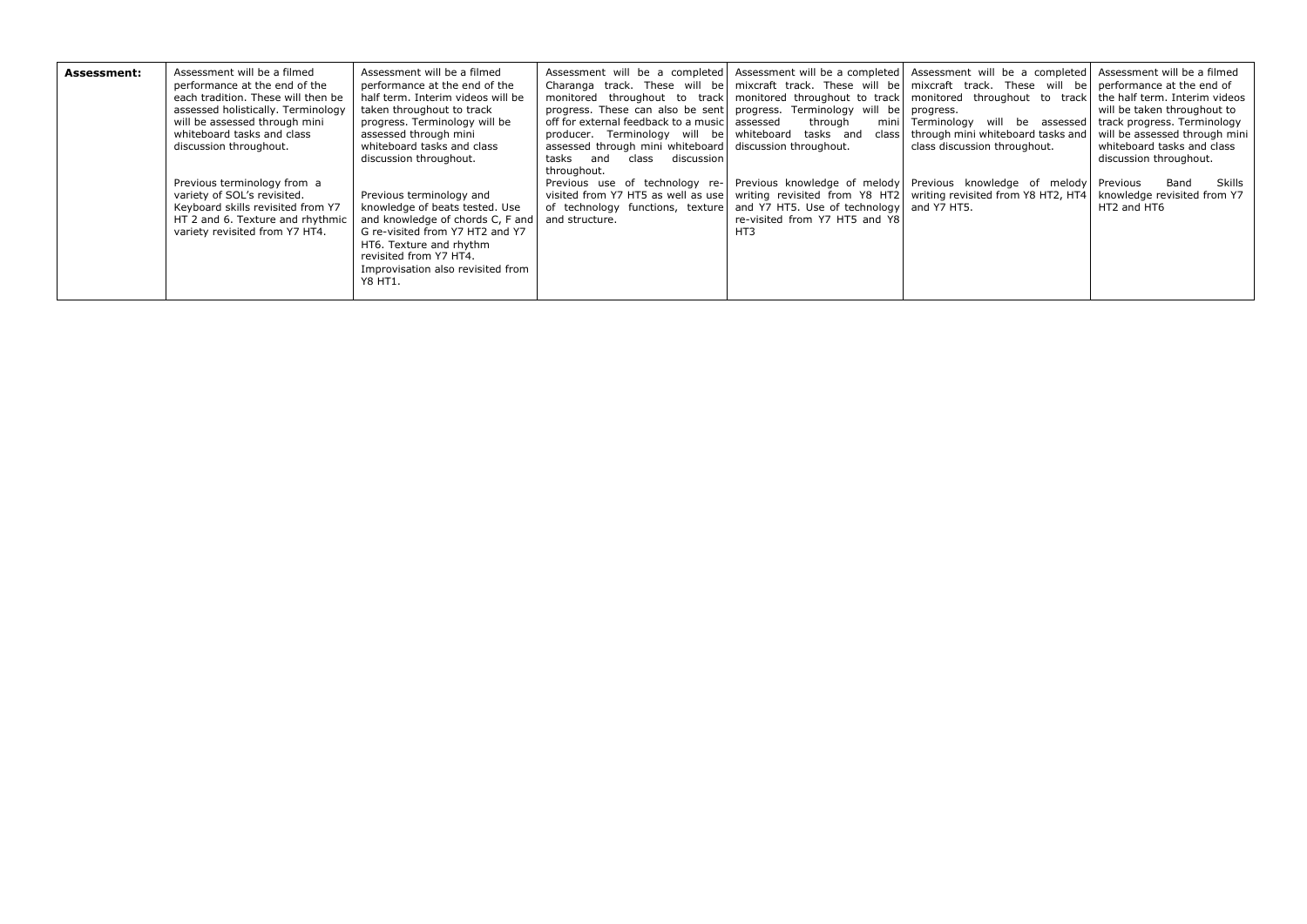| Term                                                                                                                    | Autumn 1                                                                                                                                                                                                                                                                                                                                                                                                                                                                                                                                                                                                                                                                                                                                                                                                       | <b>Autumn 2</b>                                                                                                                                                                                                                                                                                                                                                                                                                                                                                                                                                                                                                                                                        | Spring 1                                                                                                                                                                                                                                                                                                                                                                                                                                                                                                                                                                                                                                                                                                                                                     | <b>Spring 2</b>                                                                                                                                                                                                                                                                                                                                                                                                                                                                                                                                                                                                                                                                                                                                                                                                | Summer 1 & 2                                                                                                                                                                                                                                                                                                                                                                                                                                                                                                                                                                                                                                                             |
|-------------------------------------------------------------------------------------------------------------------------|----------------------------------------------------------------------------------------------------------------------------------------------------------------------------------------------------------------------------------------------------------------------------------------------------------------------------------------------------------------------------------------------------------------------------------------------------------------------------------------------------------------------------------------------------------------------------------------------------------------------------------------------------------------------------------------------------------------------------------------------------------------------------------------------------------------|----------------------------------------------------------------------------------------------------------------------------------------------------------------------------------------------------------------------------------------------------------------------------------------------------------------------------------------------------------------------------------------------------------------------------------------------------------------------------------------------------------------------------------------------------------------------------------------------------------------------------------------------------------------------------------------|--------------------------------------------------------------------------------------------------------------------------------------------------------------------------------------------------------------------------------------------------------------------------------------------------------------------------------------------------------------------------------------------------------------------------------------------------------------------------------------------------------------------------------------------------------------------------------------------------------------------------------------------------------------------------------------------------------------------------------------------------------------|----------------------------------------------------------------------------------------------------------------------------------------------------------------------------------------------------------------------------------------------------------------------------------------------------------------------------------------------------------------------------------------------------------------------------------------------------------------------------------------------------------------------------------------------------------------------------------------------------------------------------------------------------------------------------------------------------------------------------------------------------------------------------------------------------------------|--------------------------------------------------------------------------------------------------------------------------------------------------------------------------------------------------------------------------------------------------------------------------------------------------------------------------------------------------------------------------------------------------------------------------------------------------------------------------------------------------------------------------------------------------------------------------------------------------------------------------------------------------------------------------|
| <b>Curriculum</b><br>Content:<br><b>Priority</b><br><b>Essential</b><br>knowledge and<br>skills that will be<br>taught. | <b>Ensemble Skills</b><br>On completion of this unit,<br>students should be able to:<br>Rehearse the part on their<br>$\bullet$<br>instrument for a band song.<br>Rehearse the vocal part for the<br>song and how this fits with the<br>chords.<br>Rehearse riff/melody if the<br>$\bullet$<br>song has one.<br>Practise the song in time as a<br>band, in class band, then small<br>groups.<br>Develop expression in<br>performance- dynamics/texture<br>etc.<br>LDemonstrate rehearsal<br>$\bullet$<br>techniques<br><b>Key Skills:</b><br>Timing<br>$\bullet$<br>$\bullet$<br>Accuracy<br>Fluency<br>$\bullet$<br>$\bullet$<br><b>Instrumental Awareness</b><br>$\bullet$<br>Communication (both audience<br>and ensemble<br>Performance confidence<br>$\bullet$<br>$\bullet$<br>TAB/Chord/Notation reading | <b>Composing to a Brief</b><br>On completion of this unit,<br>students should be able to:<br>Interpret a give brief<br>$\bullet$<br>$\bullet$<br>Compose a chord sequence,<br>drum beat and melody line<br>that represent the brief<br>Use software to effectively<br>$\bullet$<br>compose<br>$\bullet$<br>Regularly evaluate and edit<br>their own work<br>Respond to feedback<br>$\bullet$<br>Write a successful jingle<br>$\bullet$<br>Use software functions to edit<br>$\bullet$<br>vour work.<br><b>Key Skills:</b><br>Timing<br>$\bullet$<br>Accuracy<br>Creativity<br>$\bullet$<br>Rhythmic composition<br>$\bullet$<br>$\bullet$<br>Harmony<br>Melody Writing (Lyric Writing) | Sequencing<br>On completion of this unit,<br>students should be able to:<br>Use Mixcraft competently<br>Use editing functions e.g<br>quantise, velocity<br>Use key terminology to explain<br>$\bullet$<br>what they are doing<br>Use effects to enhance a final<br>$\bullet$<br>composition<br>Mix their tracks together<br>effectively<br>Use a variety of software<br>$\bullet$<br>functions<br>Evaluate their progress<br>throughout the SOL<br>Use a variety of input methods<br>to complete their work<br><b>Key Skills:</b><br>Timing/Quantising<br>Applying effects<br>Use of technology<br>Editing your own work<br>Using technology to compose<br>$\bullet$<br>Looping<br>Composing melodies<br>Developing texture and rhythm<br>Structural devices | <b>Skills Audit Performance</b><br>On completion of this unit,<br>students should be able to:<br>Apply different<br>$\bullet$<br>instrumental/Vocal techniques<br>Know how to successfully<br>interpret music in a variety of<br>ways<br>Review work and set SMART<br>$\bullet$<br>targets<br>Use effective rehearsal<br>$\bullet$<br>techniques and how to apply<br>them<br>Demonstrate personal<br>$\bullet$<br>management skills<br><b>Key Skills:</b><br>Accuracy<br>$\bullet$<br>$\bullet$<br>Timing<br>$\bullet$<br>Fluency<br>$\bullet$<br><b>Instrumental Technique</b><br>$\bullet$<br>Effective warm ups<br>Target setting<br>$\bullet$<br>Evaluating progress<br>$\bullet$<br>$\bullet$<br>Interpretation<br>Adding Expression<br>$\bullet$<br>$\bullet$<br>Performance technique<br>Stage presence | <b>Planning a Concert</b><br>On completion of this unit,<br>students should be able to:<br>Identify H & S requirements<br>Identify the job roles needed<br>$\bullet$<br>and explain their<br>responsibilities<br>Plan a successful concert<br>$\bullet$<br>$\bullet$<br>Effectively market a concert<br>Work as a team to make<br>$\bullet$<br>decision<br>Lead aspects of the concert<br>$\bullet$<br>Evaluate and review the<br>$\bullet$<br>process<br><b>Key Skills:</b><br>Teamwork<br><b>Effective Planning</b><br><b>Decision Making</b><br><b>Individual Contribution</b><br>Leadership<br>$\bullet$<br>Use of key vocab<br><b>H&amp;S Auditing</b><br>$\bullet$ |
| <b>Recovery:</b><br>Essential<br>Knowledge from<br>previous term<br>that needs<br>revisiting.                           | Working as part of a group<br>$\bullet$<br>How to rehearse effectively<br>$\bullet$<br>Notes on their individual<br>$\bullet$<br>instruments<br>Use of musical terminology<br>$\bullet$<br>Elements of music<br>$\bullet$<br>How to respond to musical feedback                                                                                                                                                                                                                                                                                                                                                                                                                                                                                                                                                | How to use mixcraft effectively<br>$\bullet$<br>Notes on a keyboard<br>$\bullet$<br>Notation/Chords<br>$\bullet$<br><b>Musical Terminology</b><br>$\bullet$                                                                                                                                                                                                                                                                                                                                                                                                                                                                                                                            | How to use mixcraft<br>$\bullet$<br>Editing and effects functions<br>Developing music and adding texture                                                                                                                                                                                                                                                                                                                                                                                                                                                                                                                                                                                                                                                     | Performance confidence<br>$\bullet$<br>Stage presence<br>$\bullet$<br>Setting and responding to<br>targets<br>Instrumental technique                                                                                                                                                                                                                                                                                                                                                                                                                                                                                                                                                                                                                                                                           | Working in a group<br>Giving and responding to feedback                                                                                                                                                                                                                                                                                                                                                                                                                                                                                                                                                                                                                  |
| <b>Assessment:</b>                                                                                                      | Assessment will be through a final<br>performance and evaluation. Videos<br>will be taken throughout to show<br>progress. Terminology will be<br>assessed through mini whiteboard<br>tasks and class discussion<br>throughout.<br><b>BTEC Criteria Used</b><br>Previous Band Skills knowledge<br>revisited from Y7 HT2 and HT6 and<br>Y8 HT6.                                                                                                                                                                                                                                                                                                                                                                                                                                                                  | Assessment will be through a final<br>track but tracks will be listened to<br>and feedback given throughout.<br>Terminology will be assessed<br>through mini whiteboard tasks and<br>class discussion throughout.<br><b>BTEC Criteria Used</b><br>Previous knowledge of mixcraft<br>and use of technology revisited<br>from Y8 HT 3 & 4. Melody writing<br>and composition skills revisited<br>from Y8 HT3, 4 & 5.                                                                                                                                                                                                                                                                     | Assessment will be through a final<br>track but tracks will be listened to<br>and feedback given throughout.<br>Terminology will be assessed<br>through mini whiteboard tasks and<br>class discussion throughout and<br>through the use of a log book.<br><b>BTEC Criteria Used</b><br>Previous knowledge of mixcraft and<br>use of technology revisited from Y8<br>HT 3 & 4 and Y9 HT2, Knowledge of<br>structure and composition from Y9<br>HT2.                                                                                                                                                                                                                                                                                                           | Assessment will be through a final<br>performance and evaluation. Also a<br>log book where targets will be set<br>and evaluated throughout. Videos<br>will be taken throughout to show<br>progress. Terminology will be<br>assessed through mini whiteboard<br>tasks and class discussion<br>throughout and through the use of a<br>log book.<br><b>BTEC Criteria Used</b><br>Previous knowledge of performance<br>and evaluation skills revisited from<br>Y9 HT1 and Y8 HT6.                                                                                                                                                                                                                                                                                                                                  | Assessment will be through a final<br>concert, log book, marketing<br>material and evaluation. The SOL<br>will be assessed holistically.<br>Terminology will be assessed<br>through mini whiteboard tasks and<br>class discussion throughout and<br>through the use of a log book.<br><b>BTEC Criteria Used</b>                                                                                                                                                                                                                                                                                                                                                          |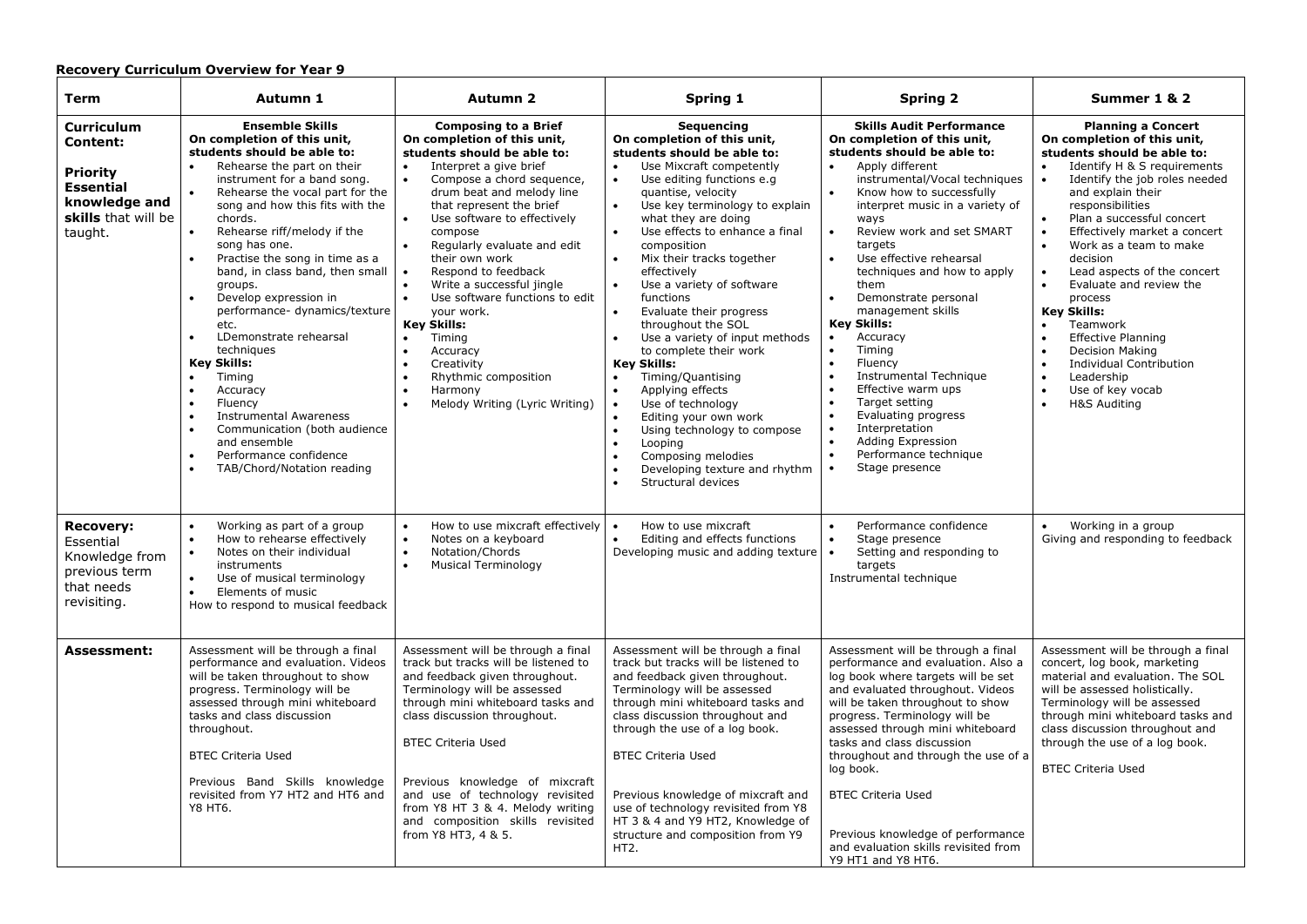| <b>Term</b>                                                                                                                    | Autumn 1<br>Autumn <sub>2</sub><br>Spring 1                                                                                                                                                                                                                                                                                                                                                                                                                                                                                                                                                                                                                                                                                                                                                    |                                                                                                                                                                                                                                                                                                                                                                                                                                                                                                                                                                                                                                                                                                                                                                                                                                                                                                                                                                                                                                                                                                   | <b>Spring 2</b><br>Summer 1<br><b>Summer 2</b>                                                                                                                                                                                                                                                                                                                                                                                                                                                                                                                                                                                                                                                                                                                                                                                                                                                                                                                                                                                                                                                                                                                                                                                                                                                          |                                                                                                                                                                                                                                                                                                                                                                                                                                                                                                                                                                                                                                                                                                                                                                                                  |  |
|--------------------------------------------------------------------------------------------------------------------------------|------------------------------------------------------------------------------------------------------------------------------------------------------------------------------------------------------------------------------------------------------------------------------------------------------------------------------------------------------------------------------------------------------------------------------------------------------------------------------------------------------------------------------------------------------------------------------------------------------------------------------------------------------------------------------------------------------------------------------------------------------------------------------------------------|---------------------------------------------------------------------------------------------------------------------------------------------------------------------------------------------------------------------------------------------------------------------------------------------------------------------------------------------------------------------------------------------------------------------------------------------------------------------------------------------------------------------------------------------------------------------------------------------------------------------------------------------------------------------------------------------------------------------------------------------------------------------------------------------------------------------------------------------------------------------------------------------------------------------------------------------------------------------------------------------------------------------------------------------------------------------------------------------------|---------------------------------------------------------------------------------------------------------------------------------------------------------------------------------------------------------------------------------------------------------------------------------------------------------------------------------------------------------------------------------------------------------------------------------------------------------------------------------------------------------------------------------------------------------------------------------------------------------------------------------------------------------------------------------------------------------------------------------------------------------------------------------------------------------------------------------------------------------------------------------------------------------------------------------------------------------------------------------------------------------------------------------------------------------------------------------------------------------------------------------------------------------------------------------------------------------------------------------------------------------------------------------------------------------|--------------------------------------------------------------------------------------------------------------------------------------------------------------------------------------------------------------------------------------------------------------------------------------------------------------------------------------------------------------------------------------------------------------------------------------------------------------------------------------------------------------------------------------------------------------------------------------------------------------------------------------------------------------------------------------------------------------------------------------------------------------------------------------------------|--|
| <b>Curriculum</b><br><b>Content:</b><br><b>Priority</b><br><b>Essential</b><br>knowledge<br>and skills that<br>will be taught. | <b>Double lessons:</b><br>Unit 2- Managing a Music Product<br>On completion of this unit, students should<br>have an understanding of the following<br>topics:<br>Identify, describe and explain the<br>$\bullet$<br>planning of a music product<br>Creation of a music product<br>$\bullet$<br>Creation of marketing materials with<br>$\bullet$<br>awareness of industry practice<br>Evaluation identifying strengths and<br>$\bullet$<br>weaknesses and explaining these<br>Completion of the log book<br>$\bullet$<br><b>Key Skills:</b><br>Teamwork<br>$\bullet$<br><b>Effective Planning</b><br>$\bullet$<br><b>Decision Making</b><br>$\bullet$<br><b>Individual Contribution</b><br>$\bullet$<br>Leadership<br>$\bullet$<br>Use of key vocab<br>$\bullet$<br>H&S Auditing<br>$\bullet$ | <b>Single Lessons</b><br><b>Unit 1- Music Industry Exam</b><br>On completion of this unit, students should<br>have an understanding of the following<br>topics:<br>Venues and live performance<br>$\bullet$<br>Health, safety and security at venues<br>Production and promotion<br>$\bullet$<br>Service companies and agencies<br>$\bullet$<br>Unions<br>$\bullet$<br>How organisations interrelate and why<br>$\bullet$<br>these relationships are important<br>Performance and creative roles<br>$\bullet$<br>$\bullet$<br>Management and promotion roles<br>Recording roles<br>Media and other roles<br>How and why workers are employed in the<br>industry<br>Getting a break and starting out<br>Importance of individual roles and<br>responsibilities<br>How individual roles and responsibilities<br>interrelate<br>How to get paid<br>How the industry relies on entrepreneurs,<br>the self employed and small enterprises.<br><b>Key Skills:</b><br>Identifying<br>Describing<br>Explaining<br>Evaluating<br>Comparing<br><b>Decision Making</b><br>Using evidence to inform decisions | <b>Double lessons</b><br><b>Unit 1- Music Industry Exam</b><br>On completion of this unit, students<br>should have an understanding of the<br>following topics:<br>Venues and live performance<br>$\bullet$<br>Health, safety and security at venues<br>$\bullet$<br>Production and promotion<br>$\bullet$<br>Service companies and agencies<br>$\bullet$<br>Unions<br>$\bullet$<br>How organisations interrelate and why<br>$\bullet$<br>these relationships are important<br>Performance and creative roles<br>$\bullet$<br>Management and promotion roles<br>$\bullet$<br>Recording roles<br>$\bullet$<br>Media and other roles<br>$\bullet$<br>How and why workers are employed in<br>$\bullet$<br>the industry<br>Getting a break and starting out<br>$\bullet$<br>Importance of individual roles and<br>$\bullet$<br>responsibilities<br>How individual roles and responsibilities<br>$\bullet$<br>interrelate<br>How to get paid<br>$\bullet$<br>How the industry relies on<br>$\bullet$<br>entrepreneurs, the self employed and<br>small enterprises.<br><b>Key Skills:</b><br>Identifying<br>$\bullet$<br>Describing<br>$\bullet$<br>Explaining<br>$\bullet$<br>Evaluating<br>Comparing<br>$\bullet$<br><b>Decision Making</b><br>$\bullet$<br>Using evidence to inform decisions<br>$\bullet$ | <b>Single Lessons</b><br>Unit 2- Managing a Music Product<br>On completion of this unit, students<br>should have an understanding of the<br>following topics:<br>Identify, describe and explain the<br>$\bullet$<br>planning of a music product<br>Creation of a music product<br>$\bullet$<br>Creation of marketing materials<br>$\bullet$<br>with awareness of industry practice<br>Evaluation identifying strengths<br>$\bullet$<br>and weaknesses and explaining<br>these<br>Completion of the log book<br>$\bullet$<br><b>Key Skills:</b><br>Teamwork<br>$\bullet$<br><b>Effective Planning</b><br>$\bullet$<br><b>Decision Making</b><br>$\bullet$<br><b>Individual Contribution</b><br>$\bullet$<br>Leadership<br>$\bullet$<br>Use of key vocab<br>$\bullet$<br>H&S Auditing<br>$\bullet$ |  |
| <b>Recovery:</b><br>Essential<br>Knowledge<br>from previous<br>term that<br>needs<br>revisiting.                               | Teamwork<br>$\bullet$<br>Responding to feedback<br>$\bullet$<br>Target setting<br>$\bullet$<br>Evaluating                                                                                                                                                                                                                                                                                                                                                                                                                                                                                                                                                                                                                                                                                      | Key terminology recall<br>Explaining key points<br>Extended writing                                                                                                                                                                                                                                                                                                                                                                                                                                                                                                                                                                                                                                                                                                                                                                                                                                                                                                                                                                                                                               | Key terminology recall<br>$\bullet$<br>Explaining key points<br>$\bullet$<br>Extended writing                                                                                                                                                                                                                                                                                                                                                                                                                                                                                                                                                                                                                                                                                                                                                                                                                                                                                                                                                                                                                                                                                                                                                                                                           | Teamwork<br>$\bullet$<br>Responding to feedback<br>$\bullet$<br>Target setting<br>Evaluating                                                                                                                                                                                                                                                                                                                                                                                                                                                                                                                                                                                                                                                                                                     |  |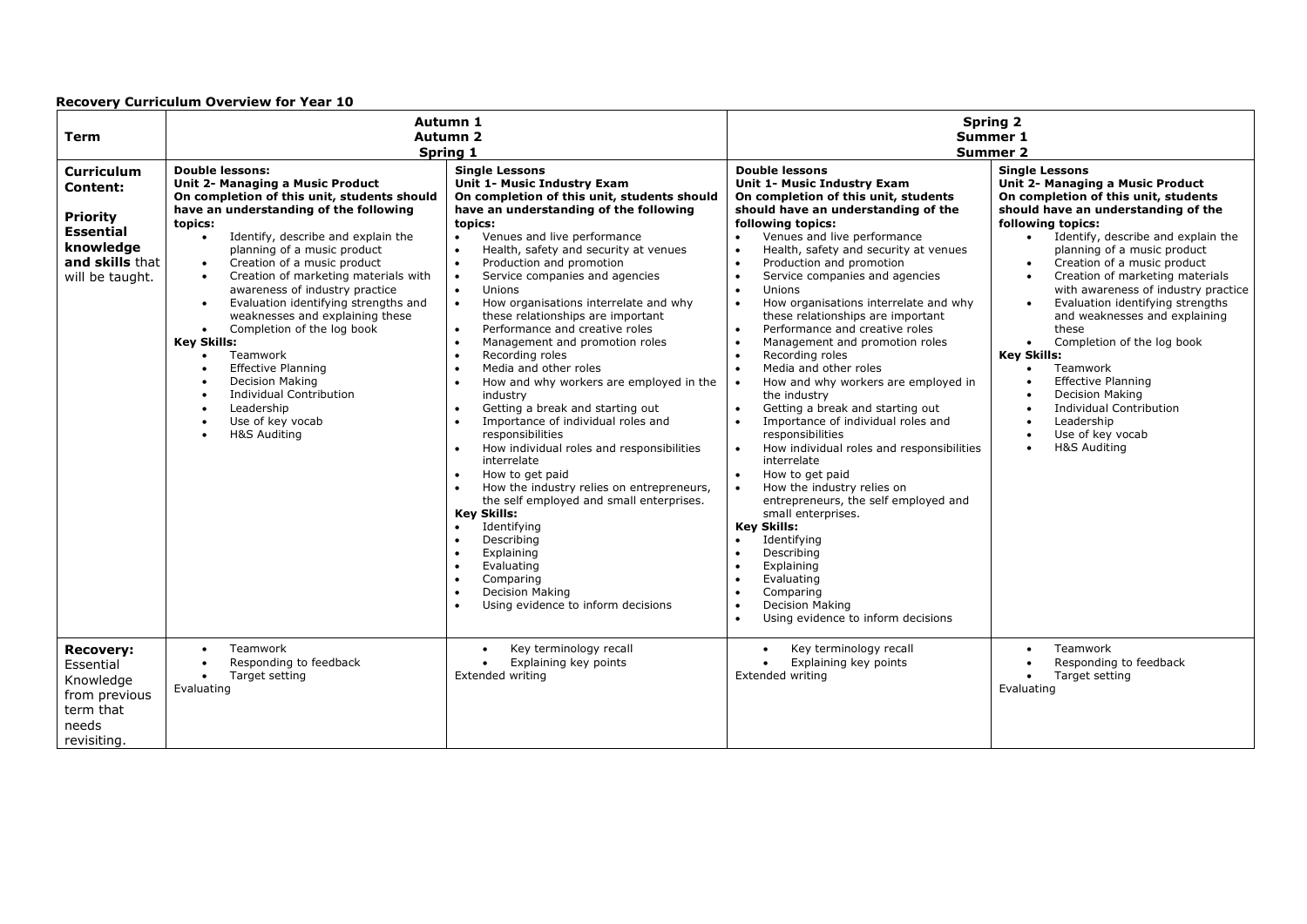| Assessment will be through a final product,<br><b>Assessment:</b><br>log book, marketing material and<br>evaluation. Each criteria will be individually<br>graded and the lowest grade given as the<br>overall grade. Internally moderated and<br>externally sampled.<br>Previous knowledge of planning, teamwork and<br>job roles revisited from Y9 HT6. Job Roles also<br>re-visited from Y10 Unit 1 | Assessment will be through an exam in<br>summer which is externally marked. 1 hr<br>paper out of 50 marks. One re-sit is<br>allowed.<br>Scores out of 50<br>$L1$ Pass: 16<br>L2 Pass: 26<br>Merit: 34<br>Distinction: 42<br>The examination consists of a variety of<br>question types, including objective questions,<br>short answer questions and one extended<br>writing opportunity at the end of the<br>examination paper.<br>Previous knowledge of job roles revisited from<br>Y9 HT6, also from Y10 Unit 1 | Assessment will be through an exam in<br>summer which is externally marked. 1 hr<br>paper out of 50 marks. One re-sit is<br>allowed.<br>Scores out of 50<br>$L1$ Pass: 16<br>$L2$ Pass: 26<br>Merit: 34<br>Distinction: 42<br>The examination consists of a variety of<br>question types, including objective questions,<br>short answer questions and one extended<br>writing opportunity at the end of the<br>examination paper.<br>Previous knowledge of job roles revisited<br>from Y9 HT6, also from Y10 Unit 1 | Assessment will be through a final product,<br>log book, marketing material and<br>evaluation. Each criteria will be individually<br>graded and the lowest grade given as the<br>overall grade. Internally moderated and<br>externally sampled.<br>Previous knowledge of planning, teamwork<br>and job roles revisited from Y9 HT6. Job<br>Roles also re-visited from Y10 Unit 1 |
|--------------------------------------------------------------------------------------------------------------------------------------------------------------------------------------------------------------------------------------------------------------------------------------------------------------------------------------------------------------------------------------------------------|--------------------------------------------------------------------------------------------------------------------------------------------------------------------------------------------------------------------------------------------------------------------------------------------------------------------------------------------------------------------------------------------------------------------------------------------------------------------------------------------------------------------|----------------------------------------------------------------------------------------------------------------------------------------------------------------------------------------------------------------------------------------------------------------------------------------------------------------------------------------------------------------------------------------------------------------------------------------------------------------------------------------------------------------------|----------------------------------------------------------------------------------------------------------------------------------------------------------------------------------------------------------------------------------------------------------------------------------------------------------------------------------------------------------------------------------|
|--------------------------------------------------------------------------------------------------------------------------------------------------------------------------------------------------------------------------------------------------------------------------------------------------------------------------------------------------------------------------------------------------------|--------------------------------------------------------------------------------------------------------------------------------------------------------------------------------------------------------------------------------------------------------------------------------------------------------------------------------------------------------------------------------------------------------------------------------------------------------------------------------------------------------------------|----------------------------------------------------------------------------------------------------------------------------------------------------------------------------------------------------------------------------------------------------------------------------------------------------------------------------------------------------------------------------------------------------------------------------------------------------------------------------------------------------------------------|----------------------------------------------------------------------------------------------------------------------------------------------------------------------------------------------------------------------------------------------------------------------------------------------------------------------------------------------------------------------------------|